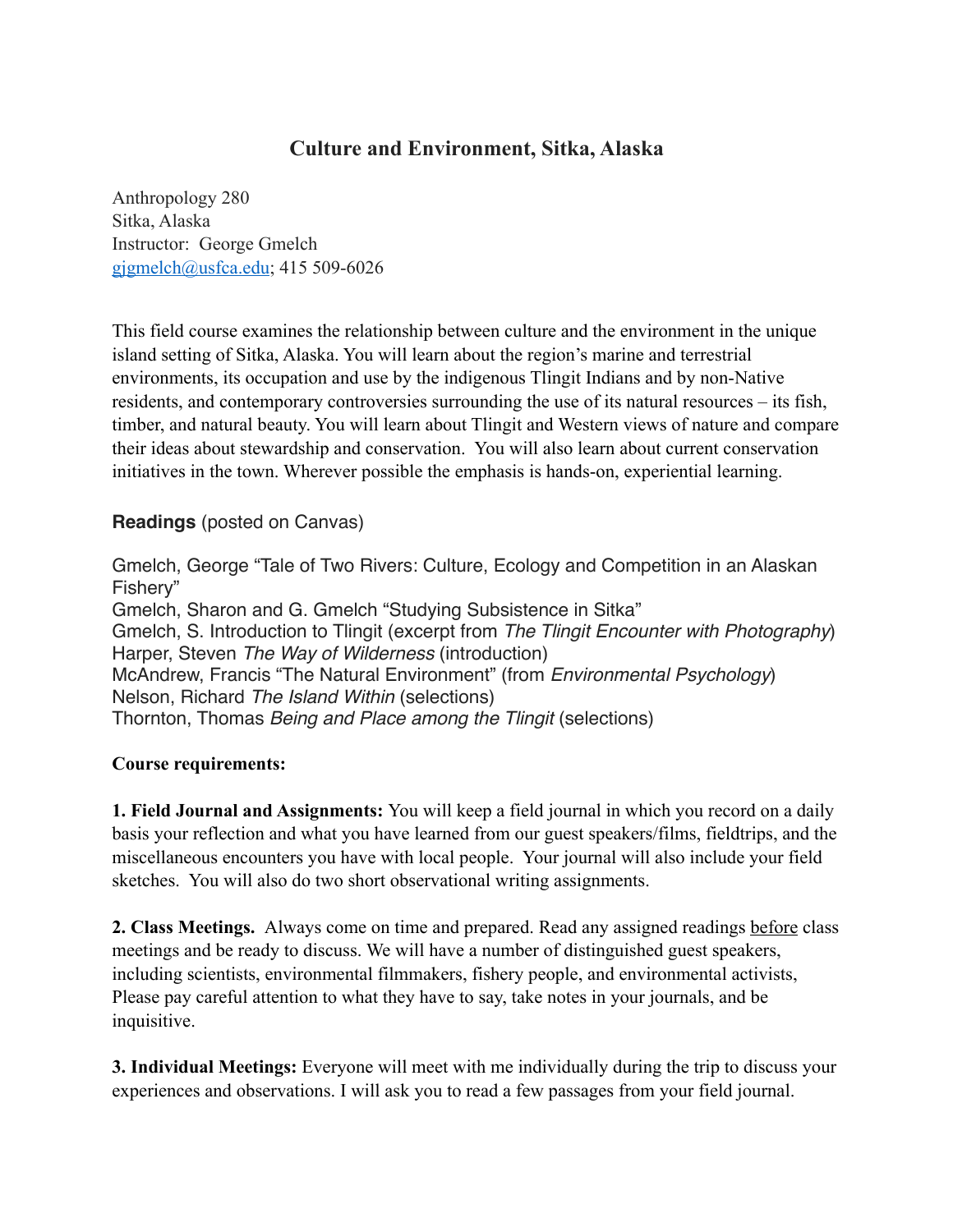**4. Attendance and Participation:** Unless you are sick, no absences are allowed. "To attend" means to be present and engaged whether in class or on fieldtrips and excursions. That is, active participation.

**5. Assessment:** Your final grade will be based on the quality of your participation in seminars and on fieldtrips, your field journal, and your writing assignments. There will also be an opennotebook final exam.

## **Learning Outcomes**

1. You will learn about Southeast Alaska's unique natural environment and how its human populations (Tlingit and non-Native) have historically interacted with that environment. 2. You will learn about subsistence practices and their importance to residents of this small, island Alaskan town.

3. You will examine how resource use and environmental issues enter the public arena for consideration and debate.

4. You will learn about the role and impact of cruise-ship tourism.

5. You will think critically about the range of practical, social, political, and ethical issues that shape how a population relates to and handles (e.g., exploits, protects) its natural resources.

#### **Class Room/Fieldtrip Etiquette**

- Remember that while we are in Sitka, you are a representative of USF respectful and attentive behavior is expected at all times -- inside and outside of class and on fieldtrips.
- All electronic devices including cell phones, laptops (if you brought one) should be turned off at all times during class/workshops/fieldtrips.
- This course is an immersion course. The excursions, tours, walks/hikes, workshops, camping trip have all been carefully planned and are **all** part of the course, so you should not be texting or checking your social media accounts during them.
- Even though we are off-campus, University policies apply. Here are some possible issues: 1) Being noisy and coming in late. We must respect dorm rules. No one outside of our group is allowed in the dorm rooms.

2) If you are legally old enough to drink (21+), please drink responsibly and know your limits.

3) Your safety is very important! When going out at night, make sure you are with other students and act responsibly. If you leave the campus with several other students, make sure that all of you get back to campus together. Be aware of your surroundings at all times. Pay attention to other people and wildlife (bears may be in the area).

# **Daily Schedule**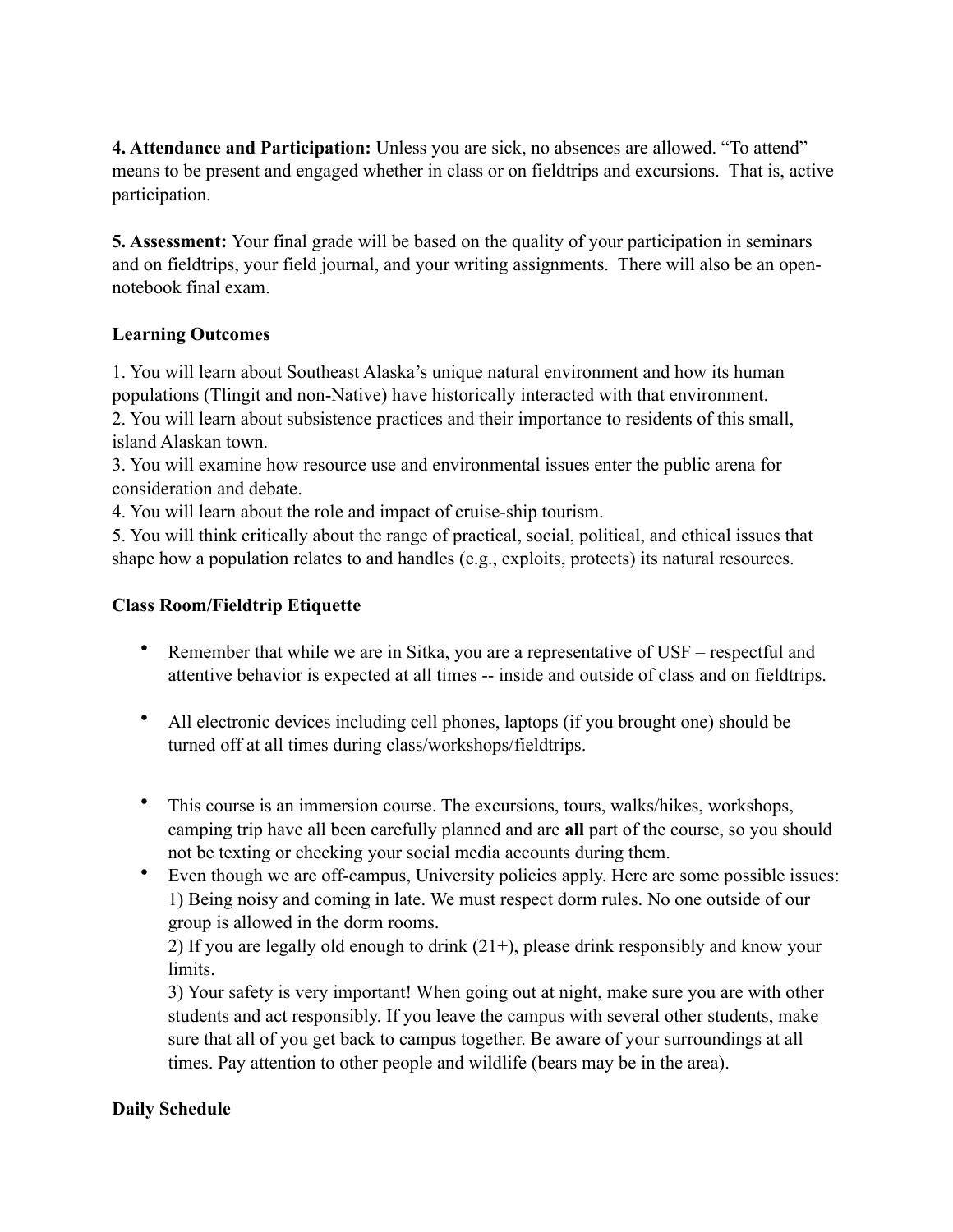Except during the camping trip, on most days there is a morning session followed by lunch and then an afternoon session. We will also have 5 evening sessions. In general, the mornings are devoted to field trips, the afternoons to seminars, and the evenings to environmental films and Q&A with the filmmakers.

All meals – breakfasts, lunches, and dinners have been paid for by the program. Please try not to miss your meals.

**July 22:** Arrival and check in.

## **July 23: History and Culture**

9 - Orientation

10 – 12: Sitka Walking Tour with Sitka Science Center director Lisa Busch

2-4 PM Sheldon Jackson Museum; introduction to Tlingit culture with curator Jackie Fernandez Hamburg. Field exercise in the museum.

7-9 PM Sitka conservation. Speaker ecologist Bethany Goodrich of the Sitka Conservation Society. She is a USF alum.

#### **July 24: National Parks, Tlingit Culture**

9:15 AM-noon – Sitka National Park, chief ranger Jessica Lange

2:00-4:30 PM: Language, Storytelling, Nature in Tlingit Culture with Chuck Miller

7 PM-9 PM: environmental filmmaker Ellen Frankenstein, Q&A and film: "Eating Alaska"

# **July 25: Fisheries and the Marine environment**

9 – Noon: Aquaculture – Hatcheries and more with Bill Coltharp and Brian LeBlanc

1 – 3:30: Walk the Harbor- commercial fisheries and fisheries management with Dan Gray, ADF&G (walk to SSS) -

7 PM-9 PM – films; environmental filmmaker Liz McKenzie

#### **July 26: Fisheries and Tourism**

9- noon: Sitka seafood processing plant tour

Afternoon: Sitka scavenger hunt

7-9 PM the Sitka Performing Arts Center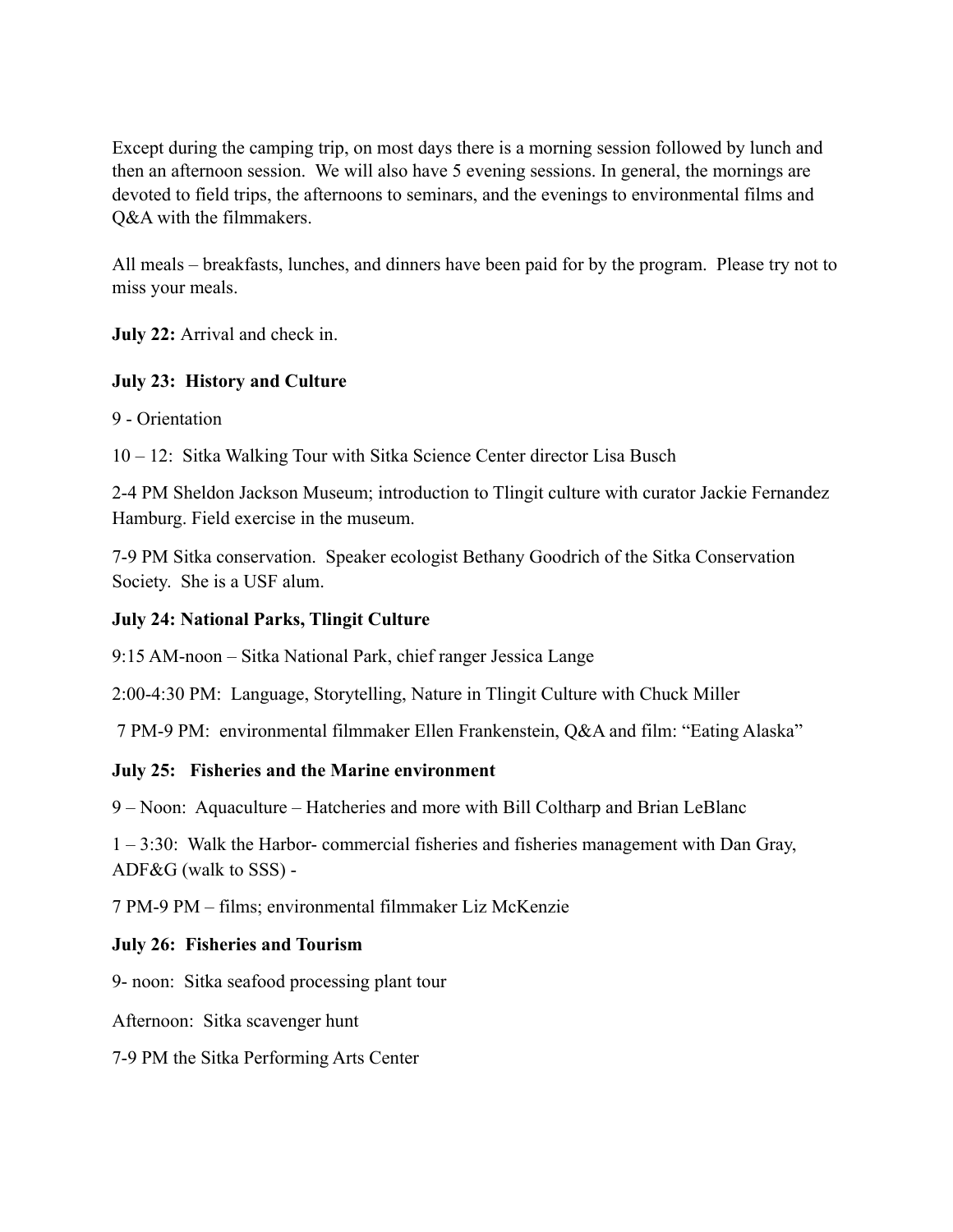#### **July 27: Tongass National Forest; Tlingit Culture**

All day: Harbor Mountain Hike with Debbie Miller and Richard Nelson

## **July 28: Subsistence Hunting Fishing, and Gathering**

- 10-12 Sharon Gmelch Sitka subsistence
- Afternoon: Indian River Hike and ethnobotany

**7-9** Film and cross-cultural fisheries and subsistence – Alaska and Newfoundland

#### **July 29: Sitka Politics and Environment**

10-12 former city manager Mark Gorman

Lunch

Afternoon: independent research / cruise tourism

7-9 film "14 miles" and Q&A with filmmaker Ellen Frankenstein

#### **July 31: Native Arts**

8:30-noon Sitka Fine Arts Camp Workshop

Lunch

Afternoon: free

7-9 pm in the Odess Theater -- Uncommon Music Festival Poetry & Performance with UMF Musicians

#### **August 1: The Intertidal Zone; Subsistence**

All day Boat trip to Kruzoff Island. Intertidal Survey with the Sitka Conservation Society

7-9 p.m. Alaska National Wildlife Refuge and life in arctic Alaska

#### **August 2-4:**